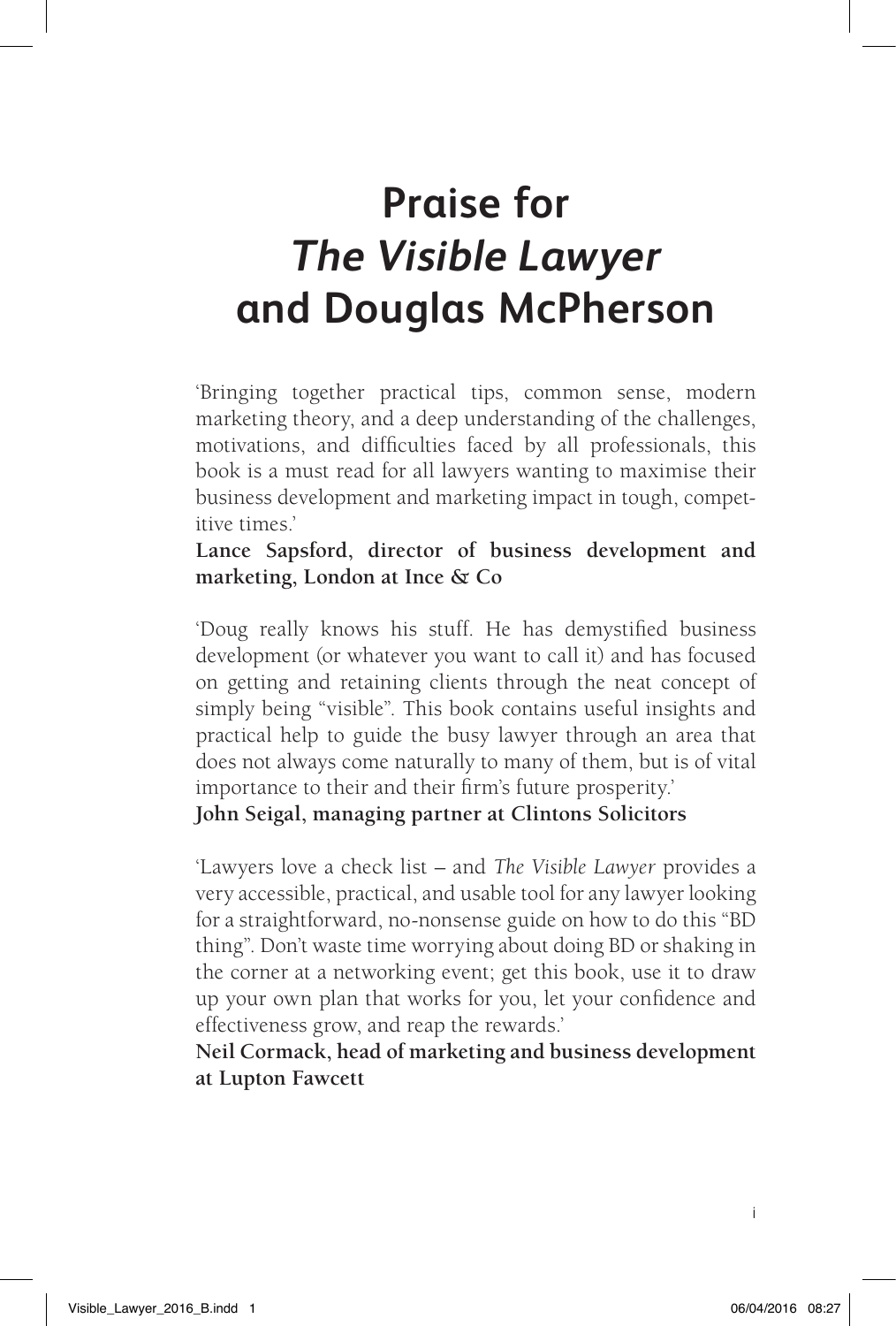'If you're looking for a guide as to how to improve (or even start) as an entrepreneurial, business-generating lawyer then look no further. Doug McPherson has put together a book which is long on practical tips and examples and, thankfully, short on marketing speak. It makes a rewarding read.'

#### **David Williams, chairman of Geldards LLP**

'When it comes to working with BD consultants, Doug is breath of fresh air. His ability to listen and get to the heart of an issue quickly enables him to deliver focused strategic thinking that will take your business forward.

Having previously worked in several ad agencies, I can safely say that Doug is the best copywriter I've ever worked with! Backed with his understanding of your strategic direction and the marketplace, Doug's easy yet concise copy style will give you the tools to communicate your proposition clearly to your target audience using plain English.

I would recommend Doug to anyone looking for a business partner to challenge the status quo within the professional services environment – you won't be disappointed.'

#### **Nick Birkett, marketing director at Stone King LLP**

'I have received nothing but positive feedback from colleagues on the sessions Doug has run; he achieves great levels of engagement, he is straight talking, highly credible, and empathetic. He is able to focus people to a plan that they are bought into and motivated to deliver. One of the reasons he is able to achieve this is because he is so obviously genuine, and the fact he really cares shines through.'

**Neil Cormack, head of business development and marketing at Lupton Fawcett Denison Till**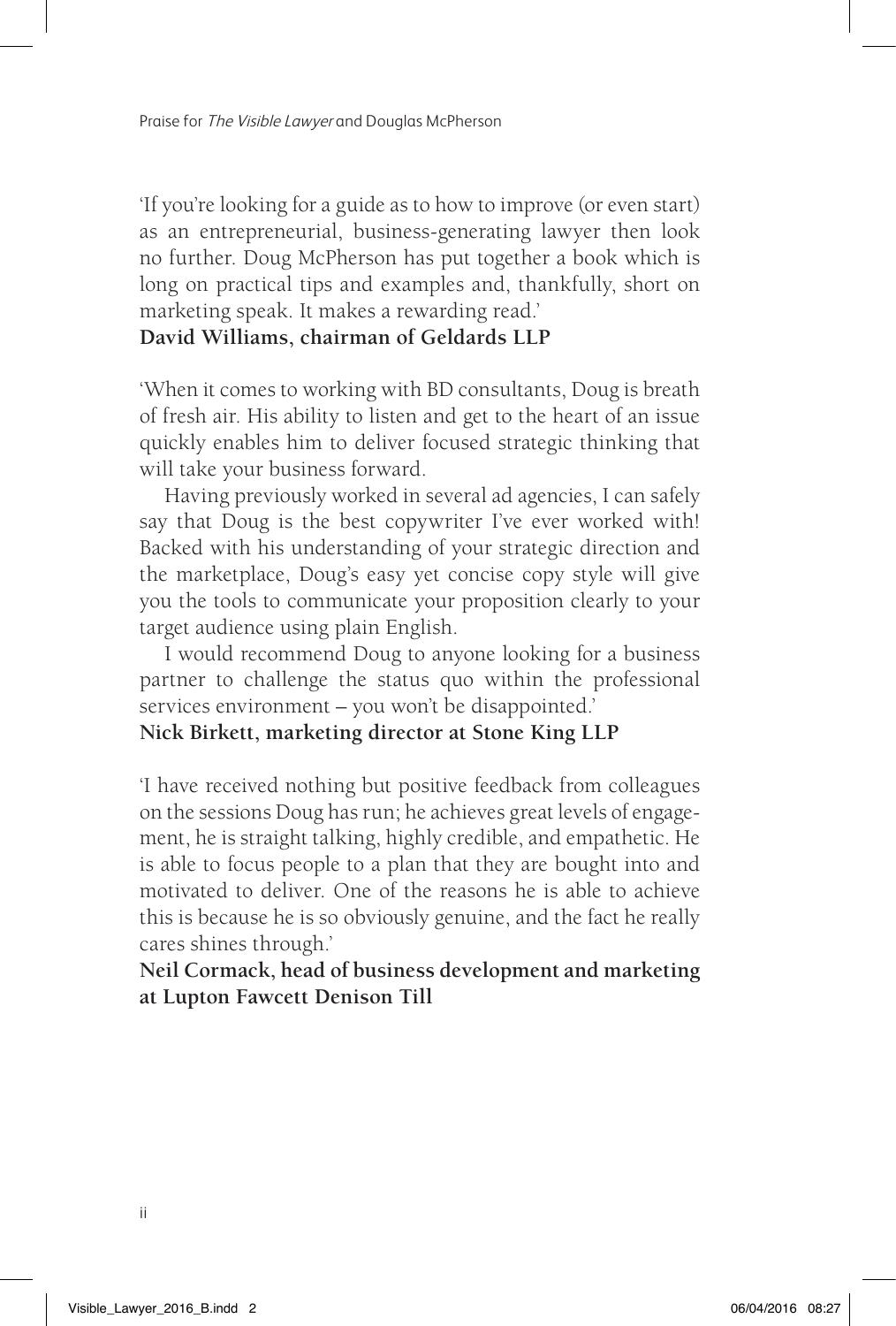'Doug is exactly what we needed to help us create more of a "sales" culture within the firm. His one-to-one sessions with some of our team have proved invaluable in kick-starting their BD activities and his focus on achieving results has paid dividends.

Doug is a straight talker, and although diplomatic, he rarely sugar-coats what needs to be said. A true professional and a nice guy too.'

**Jason Edge, head of marketing and business development at Mayo Wynne Baxter Solicitors**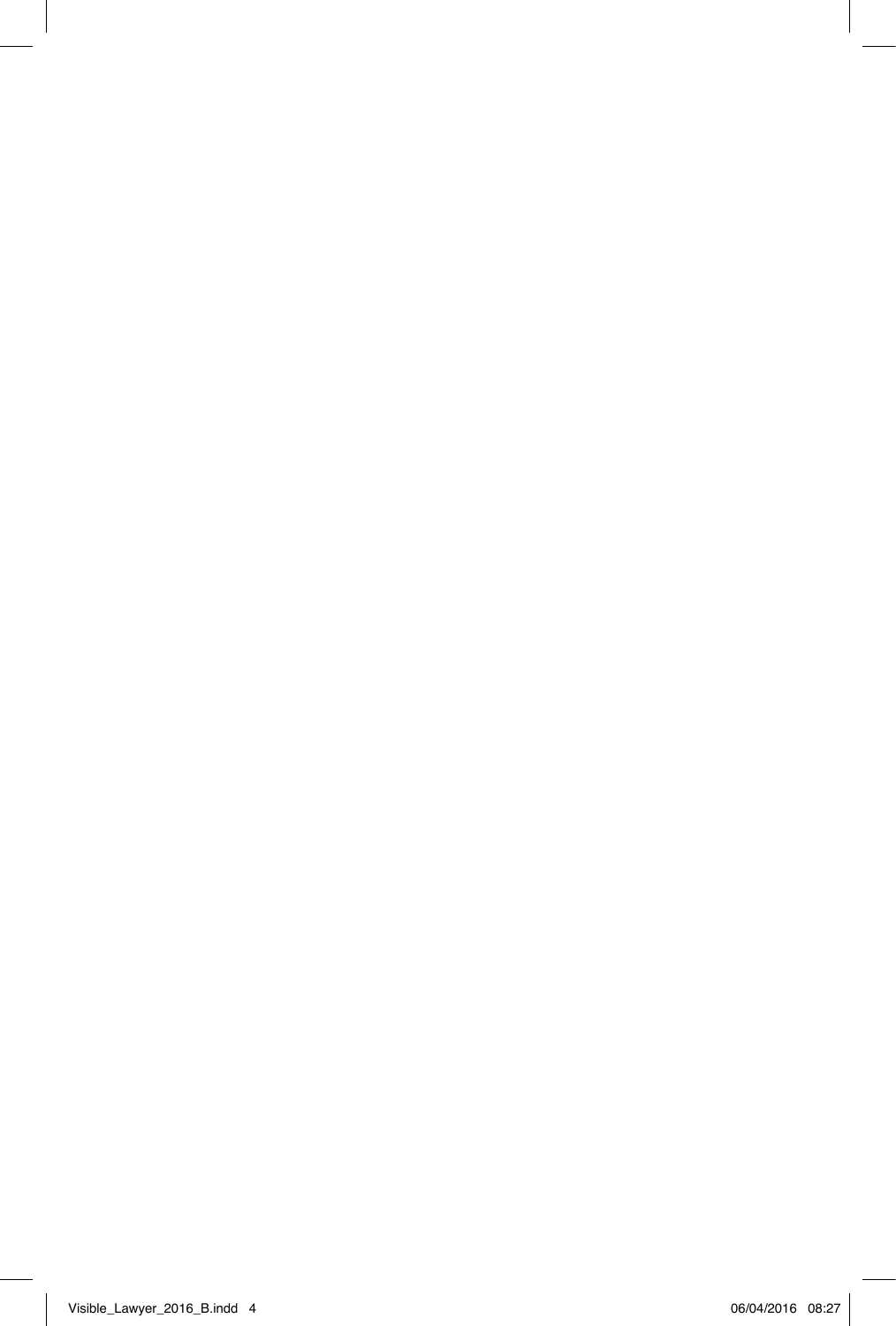# **The Visible Lawyer:**  How to Raise Your Profile and Generate Work



Douglas McPherson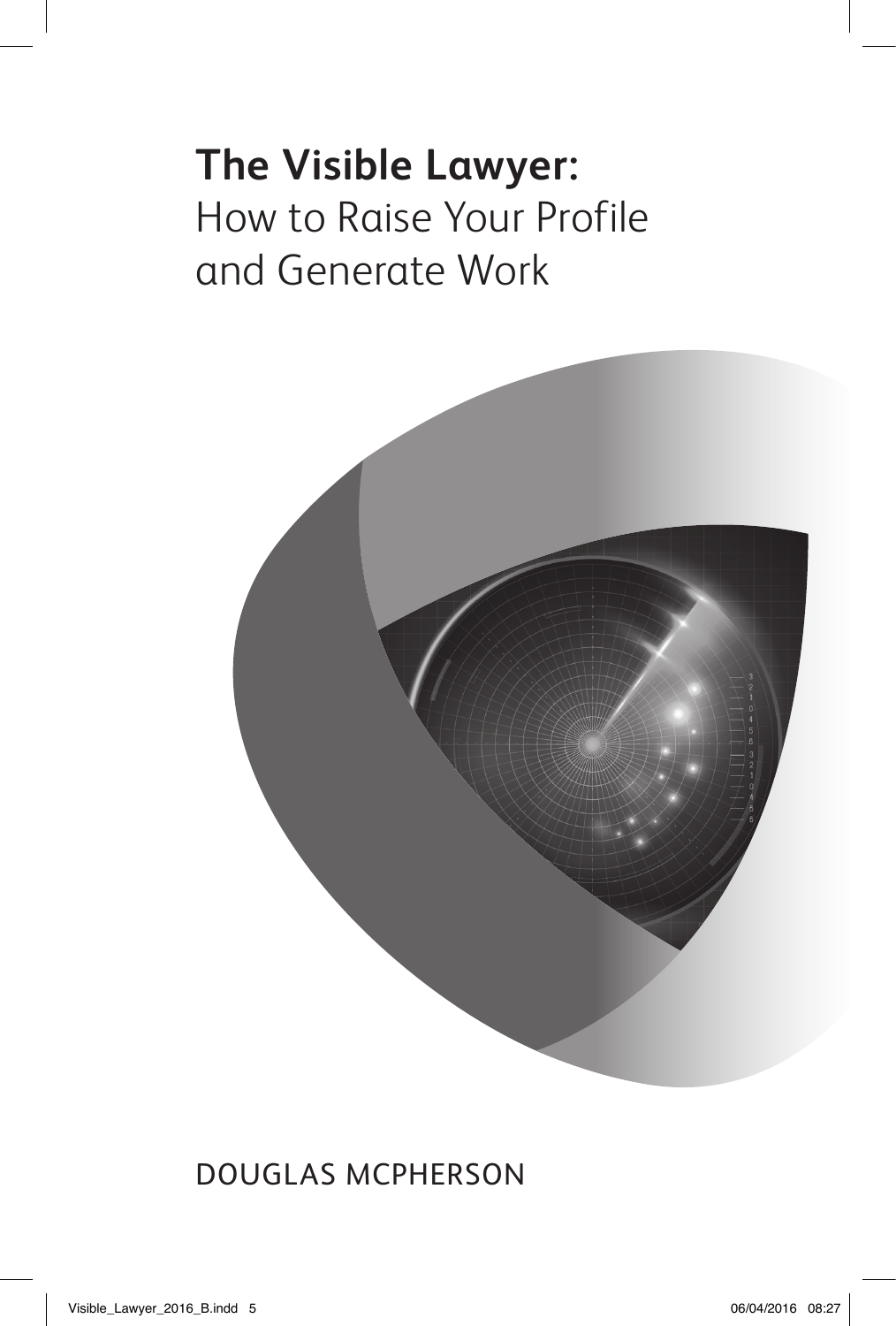#### **Head of legal publishing**

Fiona Fleming

**Publisher** Helen Donegan

**Editor** Laura Slater

Published by ARK Group:

UK, Europe and Asia office 6–14 Underwood Street London, N1 7JQ United Kingdom Tel: +44(0) 207 566 5792 publishing@ark-group.com

North America office 4408 N. Rockwood Drive, Suite 150 Peoria IL 61614 United States Tel: +1 (309) 495 2853 publishingna@ark-group.com

www.ark-group.com

Printed by Canon (UK) Ltd, Cockshot Hill, Reigate, RH2 8BF, United Kingdom

ISBN: 978-1-78358-236-5

A catalogue record for this book is available from the British Library

© 2016 ARK Group

All rights reserved. No part of this publication may be reproduced or transmitted in any form or by any means, except in accordance with the provisions of the Copyright, Designs and Patents Act 1988 or under terms of a licence issued by the Copyright Licencing Agency in respect of photocopying and/or reprographic reproduction. Application for permission for other use of copyright material, including permission to reproduce extracts in other published works, should be made in writing to the publishers. Full acknowledgement of author, publisher, and source must be given.

#### DISCLAIMER

This publication is intended as a general guide only. The information and opinions it contains are not intended to provide legal advice. The publishers bear no responsibility for any errors or omissions contained herein.

ARK Group is a division of Wilmington plc. The company is registered in England & Wales with company number 2931372 GB. Registered office: 6–14 Underwood Street, London N1 7JQ. VAT Number: GB 899 3725 51.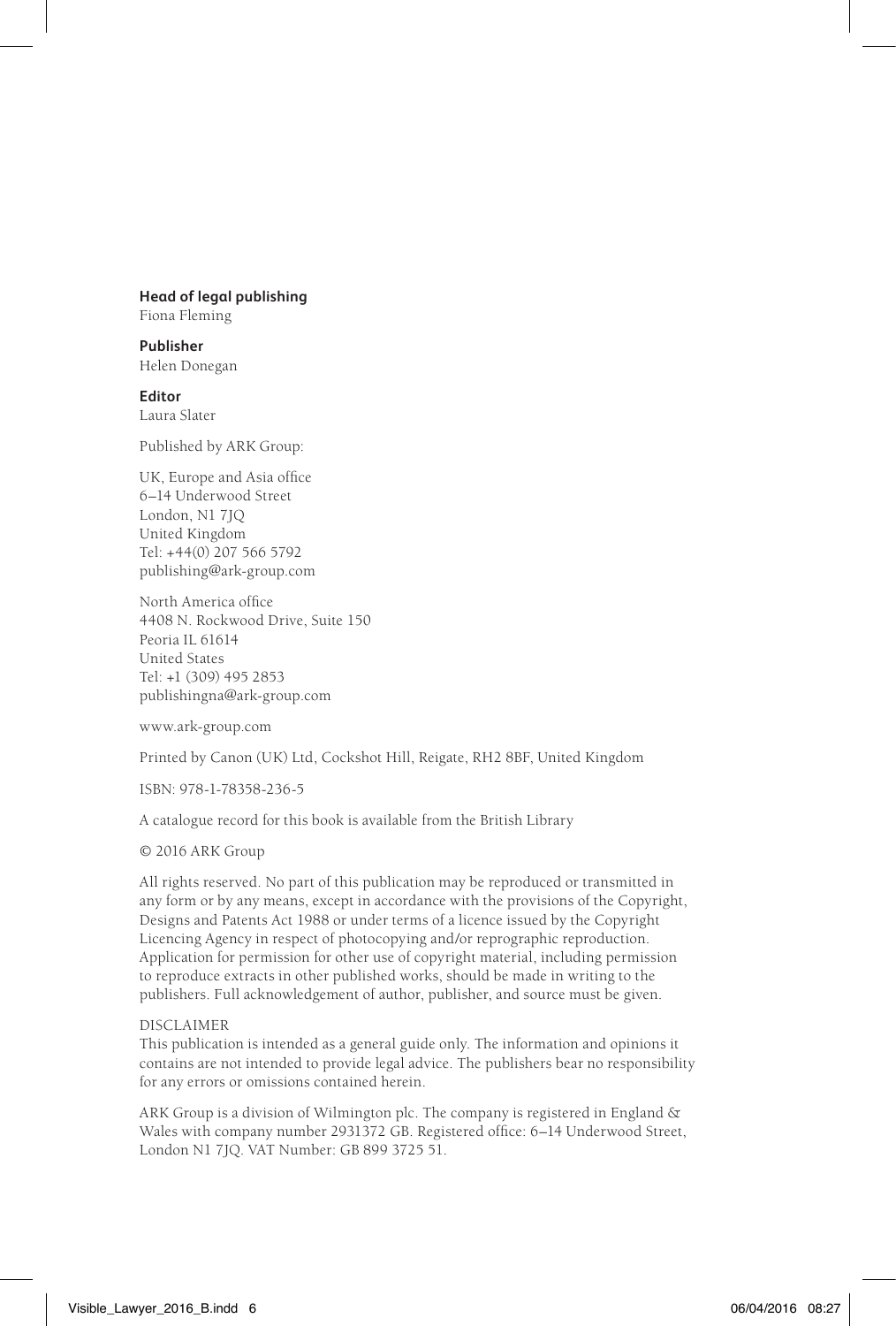## **Contents**

### **Part 1: The theory of visibility**

|                                                              | 3<br>4 |
|--------------------------------------------------------------|--------|
| Building brand cameos into an effective personal visibility  | 6      |
| Choosing the most productive marketing options for you       | 11     |
|                                                              | 13     |
|                                                              |        |
| Chapter 2: How do you achieve a consistency of visibility?   | 15     |
|                                                              | 17     |
|                                                              | 20     |
| How do you turn visibility into interest?                    | 23     |
| Creating a solid and attractive client value proposition for |        |
|                                                              | 23     |
|                                                              | 26     |
| How do you make sure your (firm's or personal) value         |        |
| proposition is in line with what your clients want?          | 28     |
|                                                              |        |

### **Part 2: Visibility in practice – How do you create visibility?**

| Chapter 3: 'Intelligent marketing' - Practical marketing   |    |
|------------------------------------------------------------|----|
|                                                            | 33 |
|                                                            | 33 |
| What is the difference between 'intelligent marketing' and |    |
|                                                            | 34 |
| Ten low-cost/high impact business development strategies   |    |
|                                                            |    |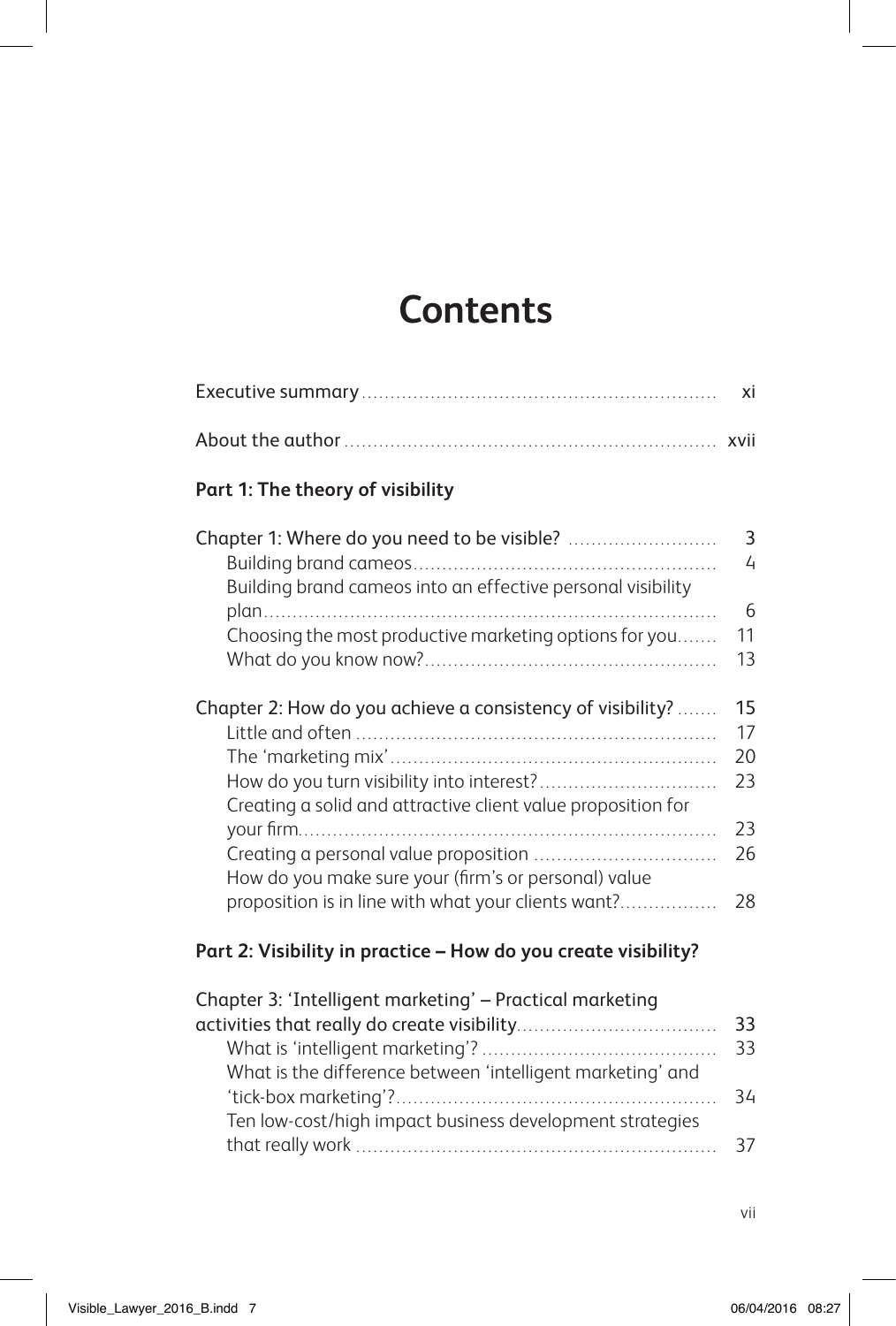#### Contents

| The proven three-step implementation model – Confidence,                                                  | 42       |
|-----------------------------------------------------------------------------------------------------------|----------|
| Chapter 4: How to stay visible to what you've already got<br>Change your mantra from client management to | 47<br>48 |
| 10 client development strategies that really work<br>How to grow your existing client relationships       | 49<br>56 |
| Chapter 5: Don't just stay visible to clients, stay visible to                                            | 63       |
|                                                                                                           | 64       |
| How do you build a referrer relationship model that really                                                | 66       |
| How do you convert your relationships into work?                                                          | 74       |
| Chapter 6: How do you create the visibility that wins new                                                 | 79       |
| Make sure your firm is visible to potential new clients                                                   | 80       |
|                                                                                                           | 81       |
|                                                                                                           | 84       |
|                                                                                                           | 89       |
| How do you build an effective sector team?                                                                | 92       |
|                                                                                                           |          |

#### **Part 3: Mini-masterclasses**

| Five things to remember so you establish the right         |      |
|------------------------------------------------------------|------|
|                                                            | 97   |
| Five ways to get the very best return from any networking  |      |
|                                                            | - 99 |
|                                                            |      |
| Five things to remember once you're in a conversation  103 |      |
|                                                            |      |
|                                                            |      |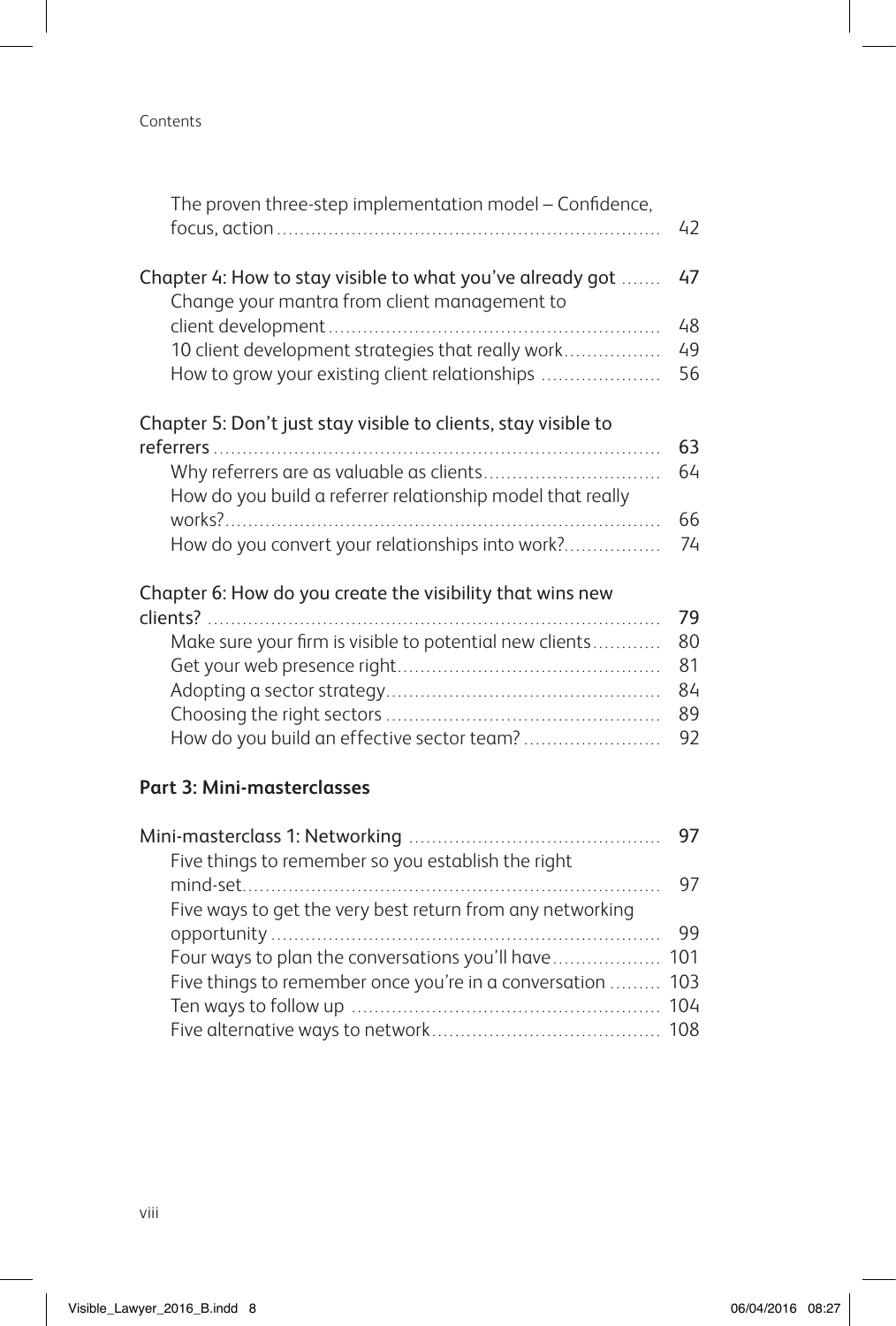|                                                                                                                                                                                                                   | 111        |
|-------------------------------------------------------------------------------------------------------------------------------------------------------------------------------------------------------------------|------------|
| Five facts that will help you get into the right mind-set to                                                                                                                                                      |            |
|                                                                                                                                                                                                                   | 111        |
| Eight ways to make sure your presentations actually deliver                                                                                                                                                       | 111        |
| Seven ways to inject more impact into your presentations<br>Five physical changes you can make to your delivery to                                                                                                | 115        |
| immediately improve your presentations<br>Two ways to follow up and make sure your presentations                                                                                                                  | 118        |
|                                                                                                                                                                                                                   | 119        |
| Ten ways to avoid 'death by PowerPoint'<br>Eight ways to improve attendance at your firm's seminar                                                                                                                | 122        |
|                                                                                                                                                                                                                   | 123        |
|                                                                                                                                                                                                                   |            |
| Three reasons you must engage in writing                                                                                                                                                                          | 129        |
|                                                                                                                                                                                                                   | 131<br>134 |
| Three things to remember when you're writing                                                                                                                                                                      | 137        |
| Mini-masterclass 4: PR - Become an industry expert  141<br>By Sharon Cain, managing director of Quest PR and former<br><b>BBC and Sky TV journalist</b><br>Harnessing the tools to become a thought leader across |            |
|                                                                                                                                                                                                                   | 141        |
| Tips on maximising value from the PR tools                                                                                                                                                                        | 144        |
| Harnessing the tools to become a thought leader                                                                                                                                                                   | 149        |
| Achieving the joined-up formula for success                                                                                                                                                                       | 152        |
|                                                                                                                                                                                                                   | 155        |
| Which seven things do you need to research?                                                                                                                                                                       | 156        |
| What are the 11 best sources of information?                                                                                                                                                                      | 160        |
| What are the four golden rules for any researcher?                                                                                                                                                                | 166        |
| The final word: What gets measured gets done 169                                                                                                                                                                  |            |
|                                                                                                                                                                                                                   | 169        |
|                                                                                                                                                                                                                   | 172        |
|                                                                                                                                                                                                                   | 174        |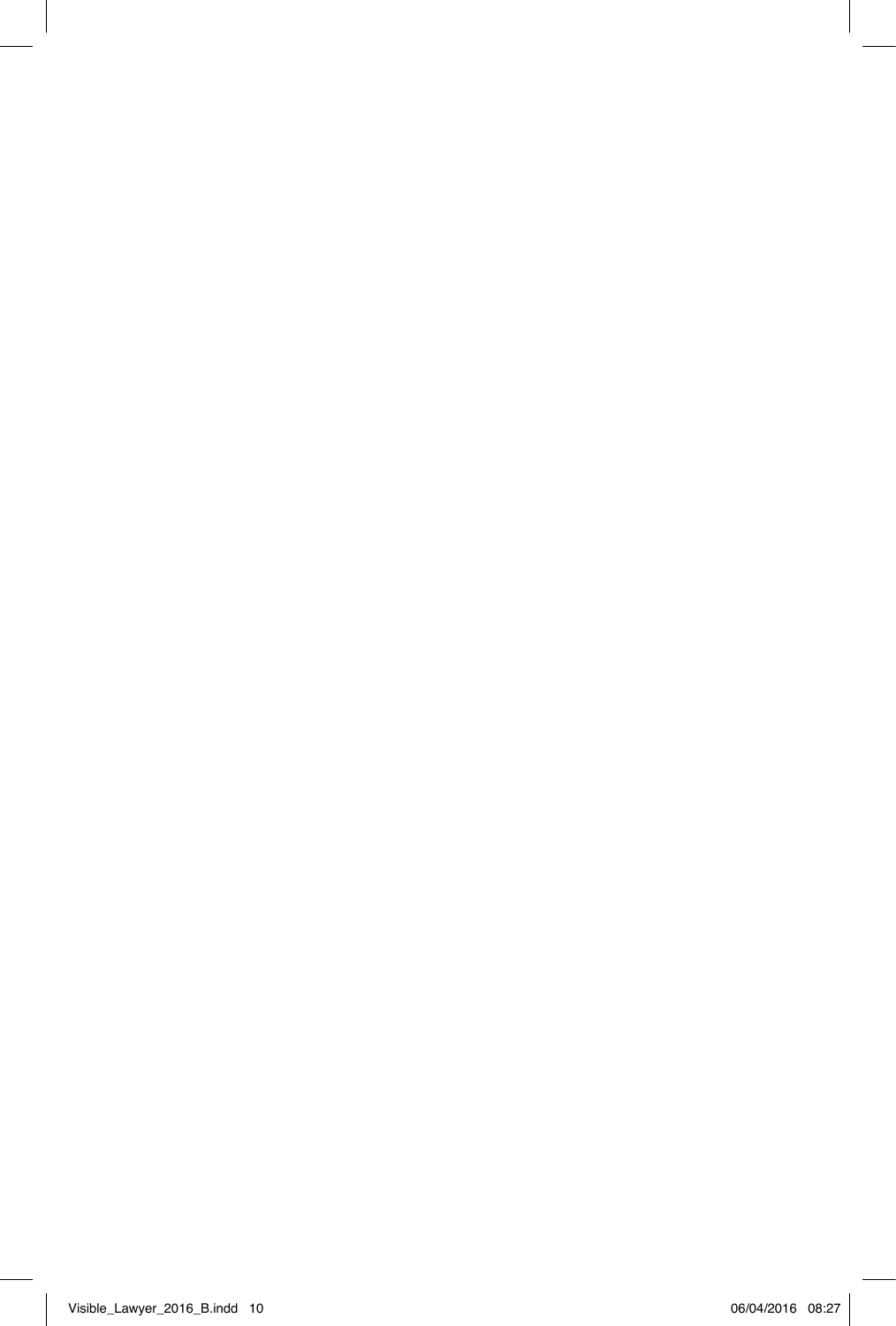### **Executive summary**

#### **Introduction – What is The Visible Lawyer?**

'Marketing', 'business development', and (dare I sully the page) 'selling' are terms that are constantly redefined, reinvented, misused, and maligned in equal measure by the legal profession – to the point that all of these terms now have a different meaning to every lawyer in every law firm in every country. However, the truth of the matter is you could drop all of these terms tomorrow and replace them with a single word – 'visibility' – and the context in which they are used and the outcome they are designed to achieve will not alter in the slightest.

That is the idea behind *The Visible Lawyer*. Visibility is central to all of the themes, ideas, and suggestions covered in this book. Visibility is also central to your future success as a lawyer, irrespective of whether you are a solicitor or barrister in the UK or an attorney at law in the US, and whether you are newly qualified or an experienced partner.

If you are going to generate the maximum level of return from the limited time you as a lawyer have for marketing/business development/selling, then visibility must be your primary objective. You need to become a very visible lawyer.

In the coming chapters, we will look at visibility from every angle: where you need to be visible; how to achieve and, more importantly, maintain your visibility; and how to convert visibility into new work, whether the source of that work is new clients, your existing clients, or your professional contacts. You will also find practical advice you can put into immediate action.

All of the examples in the book are taken directly from my experience of working with solicitors, barristers, accountants, and IP attorneys across Europe, and all have proven to be successful in a professional services environment.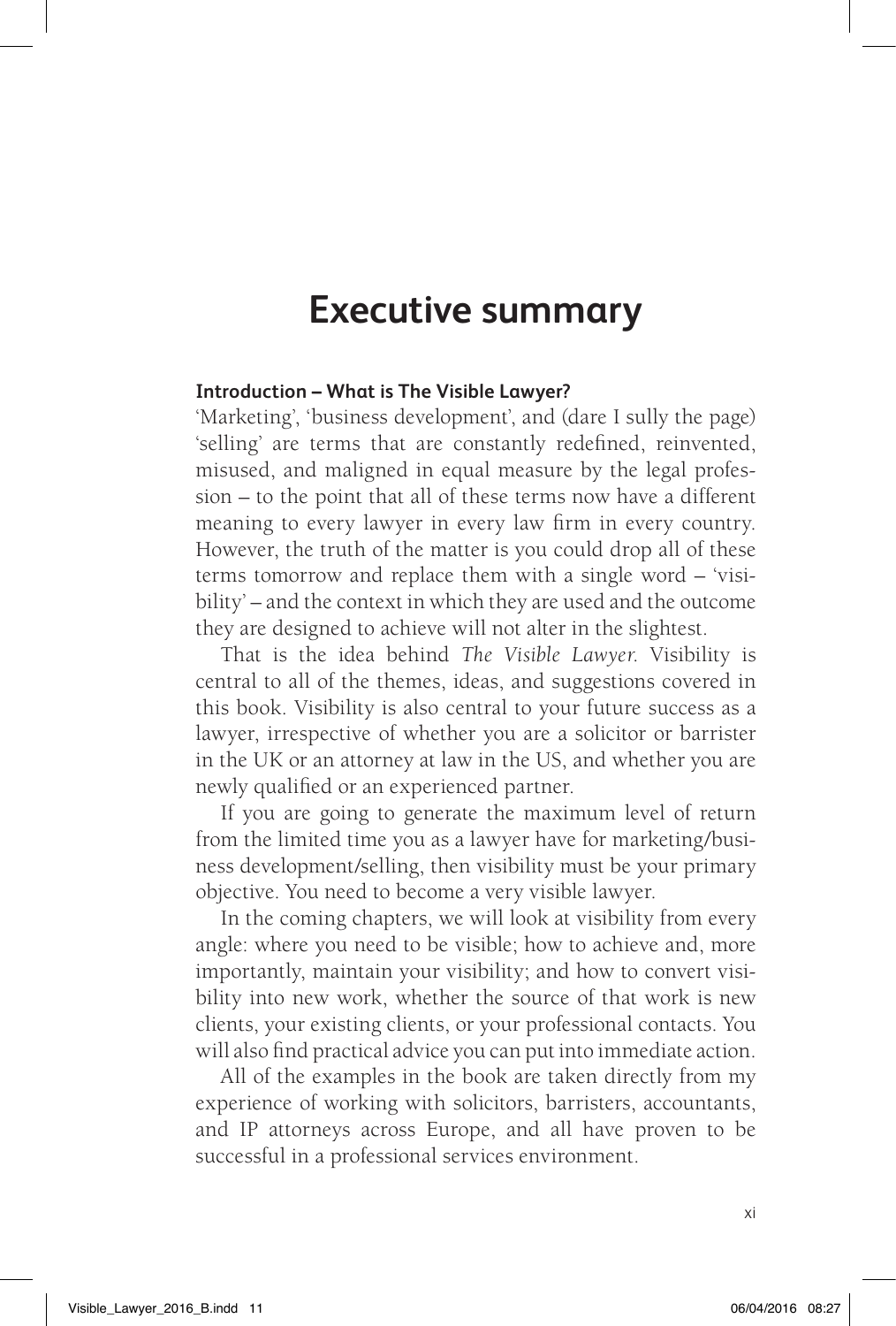If working with law firms of all sizes has taught me one thing, that one thing would be that you did not enter the law to 'do' marketing, or business development, or selling; it is an add-on to your 'day job', and not always the most welcome one at that. However, the truth is that marketing and business development has never been as important as it is today. From a personal point of view, your career progression depends on your ability to generate work. From your firm's point of view, increased competition and increasingly discerning and promiscuous clients mean that unless every fee earner is prepared to contribute to winning work, the chance of building a successful and profitable future will diminish.

Being technically good and sitting by the phone while work finds you is no longer an option; you need to up your game. But the good news is there is a raft of different options you can employ to help you become more visible so you stay best placed as opportunities arise.

Within the professional services, the default reaction is often that 'marketing' means 'networking', which means formal networking *events,* and for many – me included – that type of event is hugely unattractive. *The Visible Lawyer* takes into account that, while the legal profession may not be heavily populated by natural salespeople, everyone involved has different skills, different personalities, and different preferences that they can put into action to generate visibility, for themselves, their firm, and for their colleagues.

I know that not all of the suggestions will suit you, but there are enough options outlined in these pages to ensure you will definitely find a few that do. Better still, if you are able to take on those ideas and implement them, your visibility will not only create opportunities but will also negate the need to 'sell' or 'close'. Being consistently visible will help you build effective interpersonal relationships that will lead to clients and referrers recognising you as the right person for the job, both technically and personally. As a result, these people will come to you to ask you to take on work, rather than forcing you to sell your services as one of a number of possible suppliers.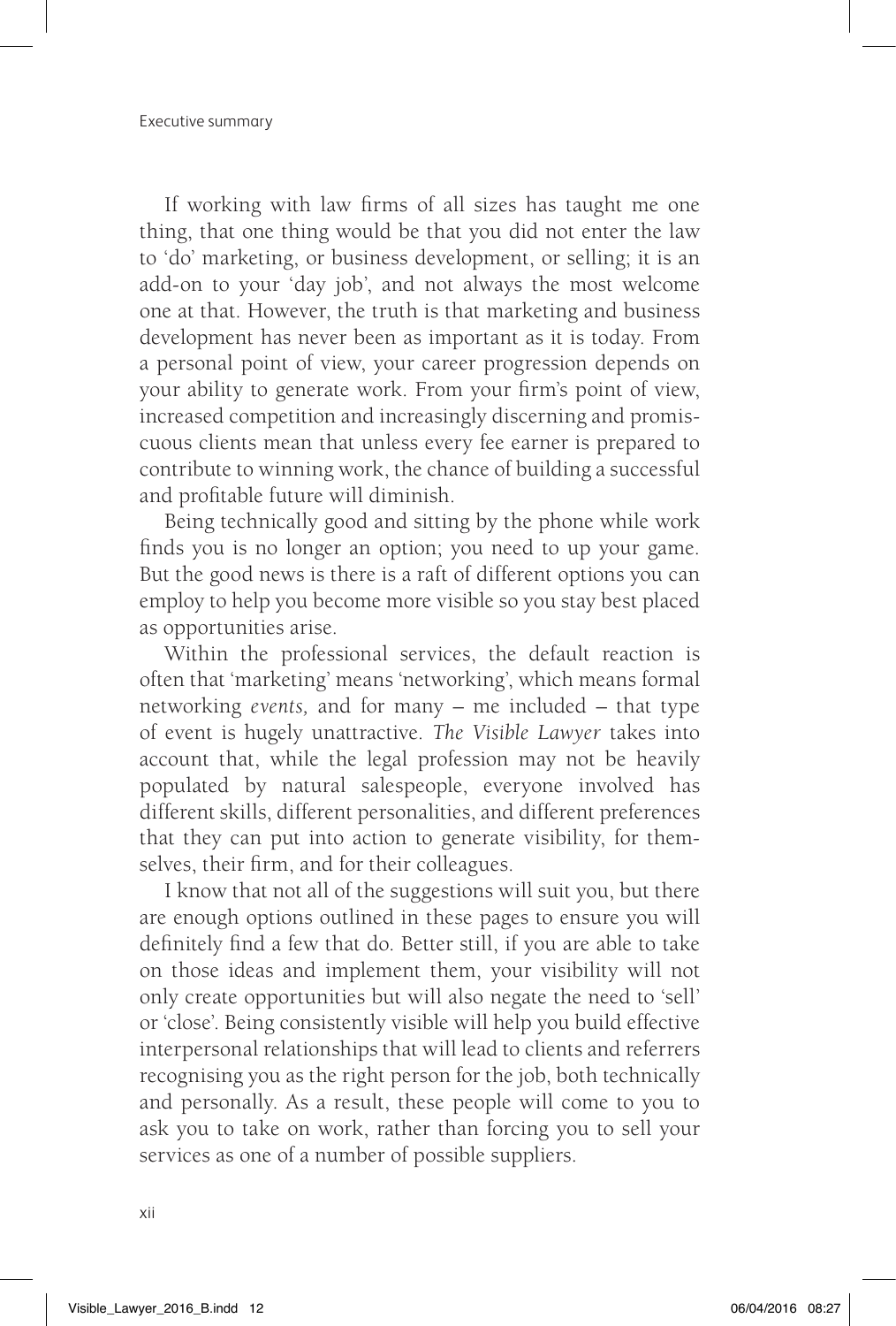I also recognise that you have limited time to invest in creating visibility, which is why every idea in this book is designed to be implemented on a 'little and often' basis. All of the ideas can be put into practice around your fee-earning responsibilities so that the ubiquitous grumble of 'I'm too busy' can finally be kicked squarely into touch.

#### **What does this book cover?**

Part One of this book (Chapters 1–2), focuses on the theory of visibility: the foundation on which this book is built. Chapter 1 looks at where you need to be visible, who you want to be visible to, and how you turn all of that information into an easy-to-follow roadmap that will lead you to the clients and the work you want.

Chapter 2 describes how you can achieve a consistency of visibility by applying the rule of 'little and often'. It asks how you build visibility in the face of billing and client pressure, how you mix and match the various options available to create visibility, and what you can say and do to make sure the visibility you create translates into interest.

Part Two (Chapters 3–6) moves on to how you create visibility in practical terms. Chapter 3 considers 'intelligent marketing'; that is marketing that creates visibility. We look at the difference between intelligent and effective marketing and tick-box marketing, and the proven three-step 'intelligent marketing' model (Confidence, Focus, Action). This chapter shares some low-cost/high-impact business development strategies that really work, and practical tips to manage your marketing activities on a day-to-day basis.

Chapter 4 provides guidance to help you *stay visible* to current clients and leverage your existing relationships. It explains why you should change your mantra from 'client management' to 'client development' and outlines effective client development strategies.

Chapter 5 shifts the focus from clients to another essential group you need to stay visible to: referrers. This chapter explains why referrers and other industry contacts are as valuable as clients. It looks at how to build a referrer relationship model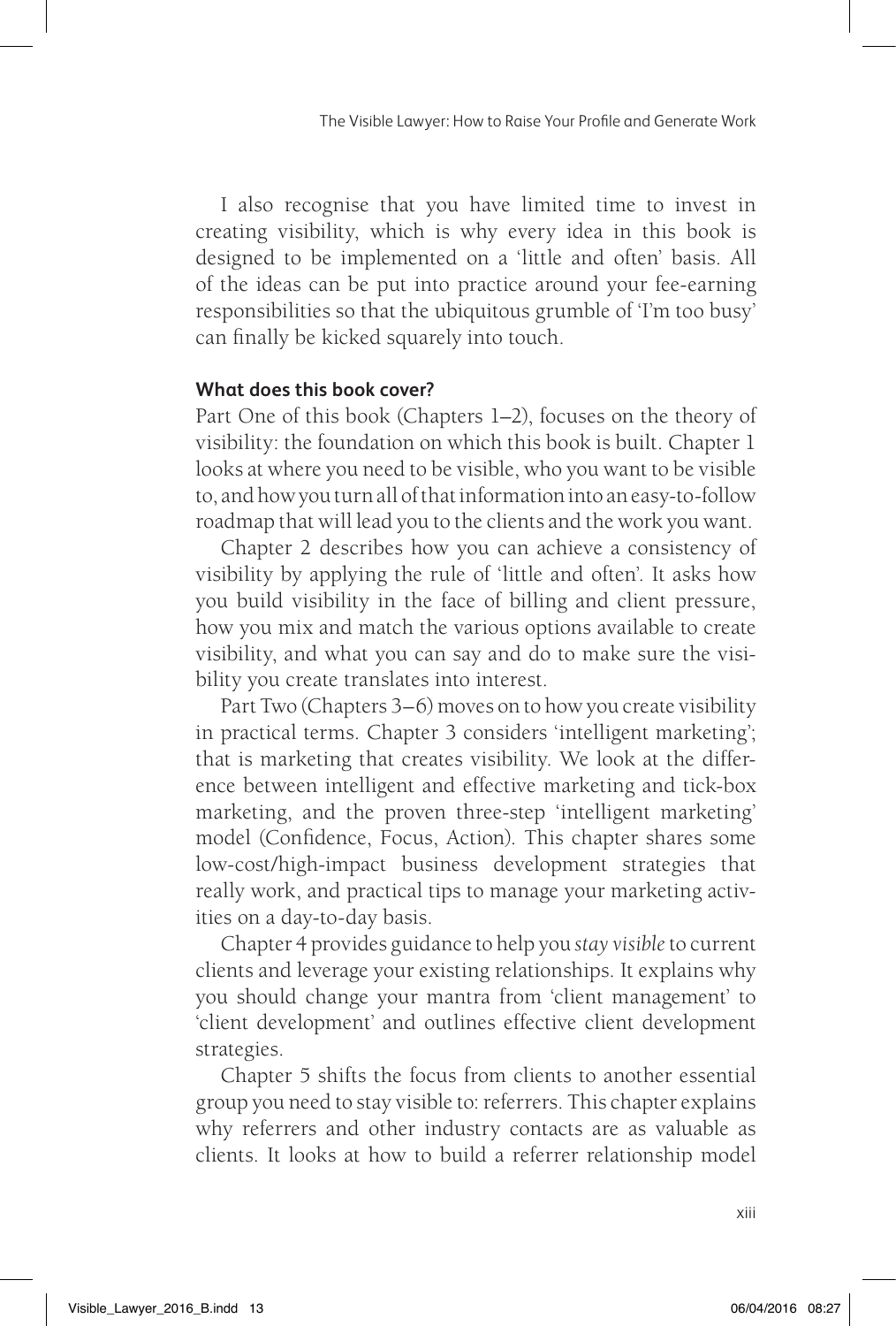that really works, how you can grow your professional network, and how you can convert your relationships into work.

Chapter 6 provides actionable guidance on creating the visibility that wins new clients, including choosing the business development strategies that are best suited to you and how you leverage those strategies to create a personal BD plan that delivers. This chapter also explains how focusing on recognised industry groups or more defined geographies will help you generate the best return from the limited time and resources you have available.

Part Three of the book comprises a series of 'mini-masterclasses' with practical exercises that will help you craft your own visibility plan. Mini-masterclass 1 focuses on how to really network effectively: how to choose the right events and then achieve the best return on time invested in attending them, how to follow up, and how to stay in touch to maximise the likelihood that introductions will turn into instructions. The masterclass also considers the alternatives to formal networking events and how your more left-field contacts can help you build your professional network.

The second mini-masterclass focuses on how you can deliver presentations that create visibility by engaging your audiences. It addresses why public speaking is arguably the most effective BD strategy and which speaking platforms are available to you. It provides tips on creating and delivering presentations that really engage an audience, and explores how you can follow up on presentations to capitalise on the visibility you have created.

Mini-masterclass 3 covers how you can build visibility and profile through the written word. It asks which media will have the most impact, how you can harness the benefits of local, trade, and online publications, and what writing style and content will engage and benefit your target audience most.

Mini-masterclass 4 is your PR toolkit. This masterclass is guest-written by Sharon Cain, managing director at Quest PR, who steps in to help you to create an integrated PR and social media programme that will position you as a thought leader.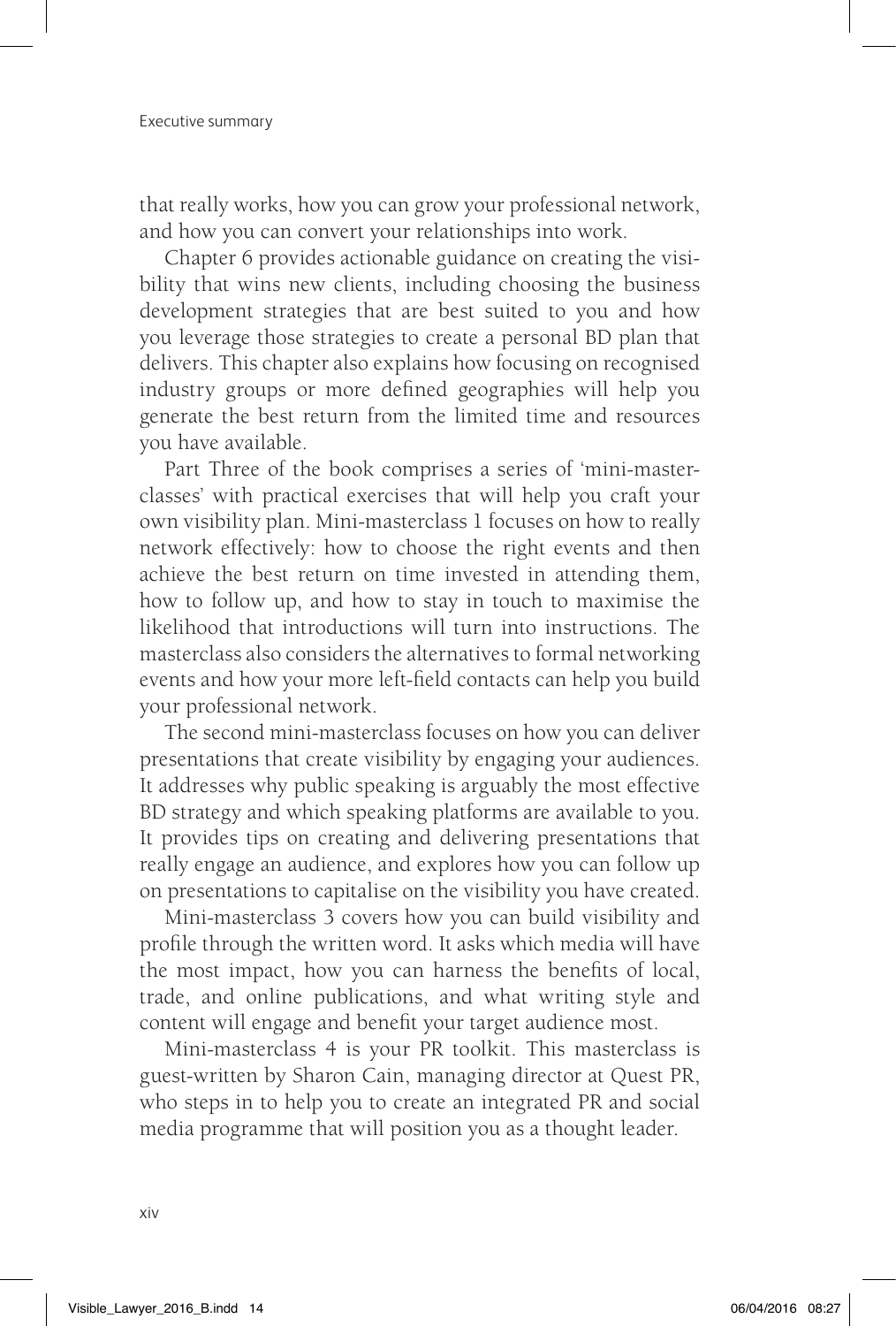In the last of the mini-masterclasses, we examine the hugely valuable contribution research can make to your firm's business development activities, and how you can maximise the impact of the research you or your team undertake.

What gets measured is what gets done – and this also applies to your visibility plan. In light of this home truth, the final chapter of this book considers how to set personal objectives, how to make those objectives achievable, how to create personal templates that manage and record activity, and how best to publicise your success internally.